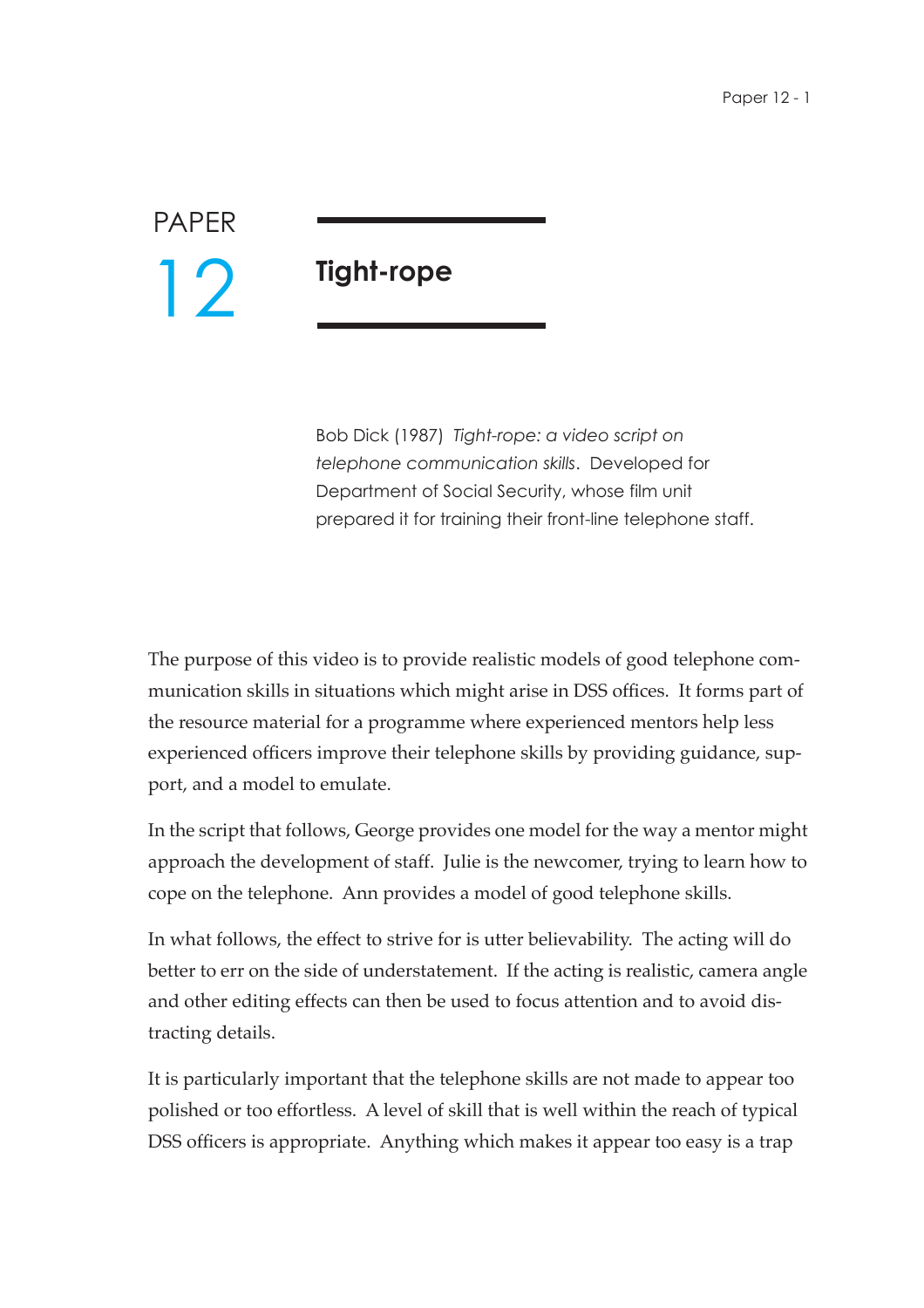for viewers; anything which is too polished presents a model which is outside the reach of viewers. In conversation people stumble, and sometimes have to pause to think, and sometimes even garble what they are saying. To be polished and articulate is to present a reality beyond the easy reach of many, and is therefore to be avoided if possible.

The key message is this: It isn't the polish of the communication skills that matters; if you persist, showing concern for both the department and the client, then most issues can be dealt with constructively.

Technical polish is a different matter. It is better if training material is technically polished,. Its awkwardness may otherwise distract people's attention from the message. Too much striving after effect is also distracting; all else being equal, subtle effects are better than obvious ones in this type of training film.

George and Julie and Ann are ordinary people with ordinary skills. If the dialogue as written cannot be said naturally and believably, then it is better to change it. The message is the thing, and details can be modified in the light of experience as production proceeds.

In one respect, George does sometimes show particularly good communication skills. He usually tries to give whoever he is listening to one hundred per cent of his attention. He doesn't always remember to do this, but usually he succeeds in doing so. In addition, he usually checks that people he talks to are paying attention to him. It is on this strategy that his communication skills are based.

The scenery should be authentic, and likely to be accepted as such by DSS officers. The editing and camera work may be used to introduce interest, though not at the expense of intruding on the dialogue or the situation. The sort of clutter that typifies most offices at the end of a busy day should be apparent. Careful selection of camera angles can prevent the clutter being a distraction.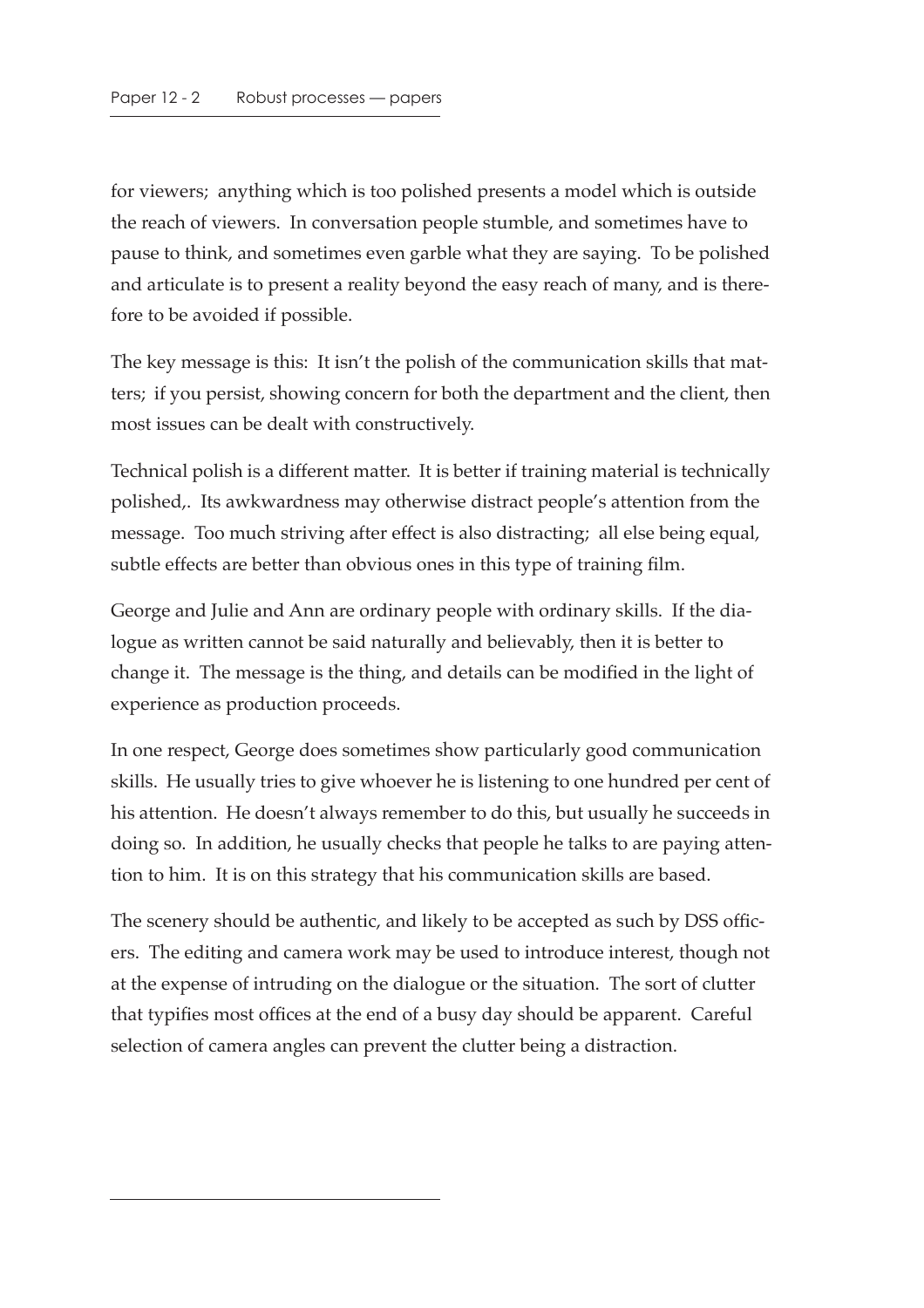Cues should in most instances be picked up quickly — a rather short film is likely to be more effective than a long one. On a few occasions a slower pace is used for effect; these places are indicated.

Production details (e.g. about camera angles) are occasionally provided. These need not be taken too literally. The production team best knows what can be done with their expertise and equipment to focus attention on important features, to maintain interest, and to be esthetically pleasing. Technical effects are used to reinforce or amplify the key messages; people in the production team are the best judges of how this should be done.

*A slow pan reveals a DSS office. The office is in the state of clutter that indicates a busy day, though it seems to have quietened down now. The officers are clearly tired.*

 $\overline{\phantom{a}}$ 

*Titles are interspersed with the pan. Snatches of barely decipherable conversation are heard. The camera slowly dollies in towards the cell where Julie works.*

*During the opening titles, the camera takes in brief glimpses of a poster over George's desk, illustrated with cartoons. It says ...*

- 1. FEELINGS FIRST
- 2. one thing at a time
- 3. PAY ATTENTION

*The camera rests for a moment on the face of a woman in her late teens or early twenties. She is engrossed in a serious conversation on the telephone while she simultaneously checks enquiries on a visual display unit. She is extravert, bubbly, and seems to like the work. She is Ann.*

*The camera pans. In the foreground, is Julie, a Class 1. Over her shoulder, out of focus, is the face of a slightly older man. Julie is young and inexperienced, and hasn't been working here for long. She is keen to learn. George, the man, is her supervisor. His*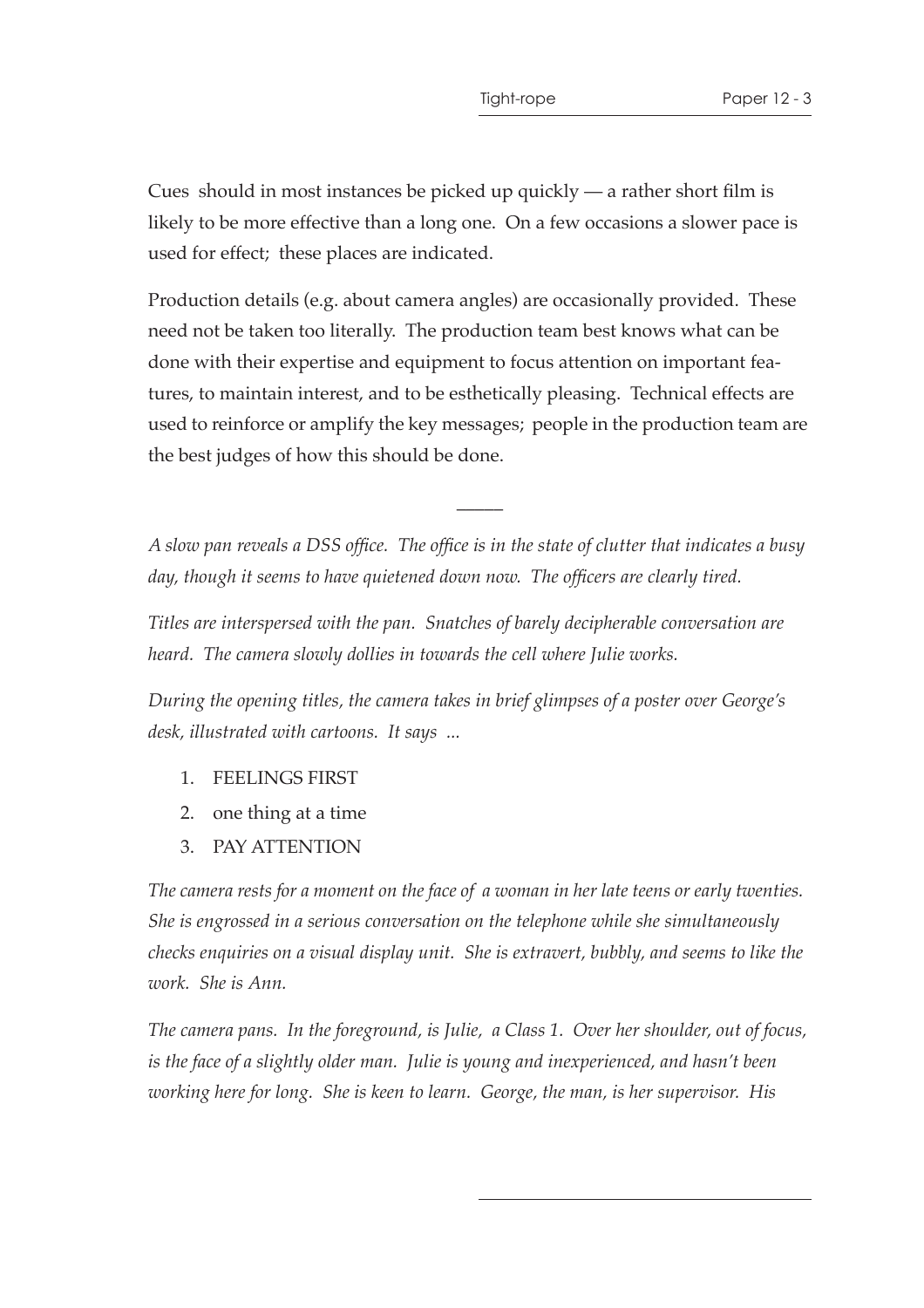*apparent reserve conceals a skill with people that is the result of several years of experience. He can be a bit of a rough diamond, Ocker style, he seems to enjoy whatever he does, and isn't easily ruffled.*

*The camera, in a low-level shot, slowly comes into focus on George's face. We can now see he is a man in his late twenties or early thirties standing in the background looking away to the right. As he looks through a file, shades of puzzlement sometimes fleet across his expression. In general appearance and speech, George could be a next door neighbour in a working class suburb: laconic, a dry sense of humour never far from the surface; you would expect him to enjoy an afternoon at the football with his mates, or a day fishing. And you would be correct.*

*The focus transfers to Julie's face. She is now speaking on the telephone; and as the focus becomes clearer it is evident that she is having difficulties with whoever is on the other end. Julie is in her late teens or early twenties. She is dressed in the manner of her age group, though not outlandishly so. She looks vaguely ethnic, as do many of the younger employees, though her accent is Australian. Her general manner is usually reasonably assertive; but at the same time she is keen to achieve, and willing to try to fit in with others.*

*Julie*: No. No. No, Mrs Telford, I'm sure it will ...

*The phone clicks audibly. Julie sits there, holding the mouthpiece of the telephone, staring into space. George looks idly in her direction, not having overheard the conversation.*

*George*: Julie, would you pass me that file please. (*Julie doesn't hear*.) Julie ... Julie, would you ... (*George pauses and looks more closely at Julie*.) Julie, are you OK.

*Julie* (*quietly*): Sure. (*She continues looking into space*.)

*George*: Can I have the file, please?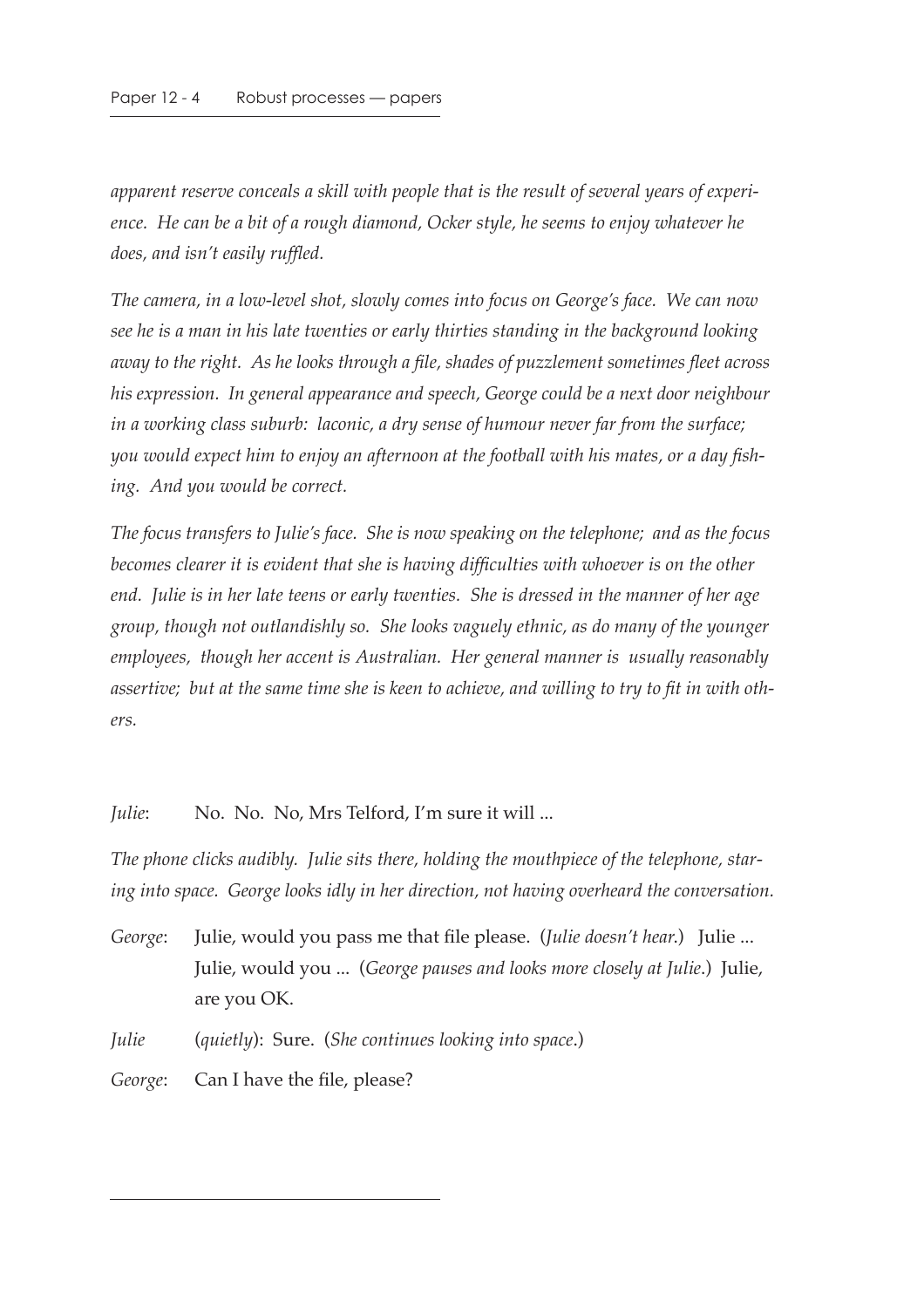*Julie* (*finally looking at him*): What?

*George* (*speaking slowly and deliberately, though with the trace of a smile*): The ... file. F-i-l-e. (*Normally*:) You know, that strange-looking yellow and green doorstop disguised as a manila folder. Near your left elbow.

*Julie*: Yeh. OK. (*She passes it to him, somewhat distractedly*).

*George swivels his chair around until he is closer to her.*

| George | <i>(in mock curiosity)</i> : Can you always do that?                      |
|--------|---------------------------------------------------------------------------|
| Julie  | (suddenly paying attention): What?                                        |
| George | (obviously having a friendly "go" at her): Sleep with your eyes open. (He |
|        | smiles at her.)                                                           |

*Julie really has been trying hard in this job. But, like many new jobs where workloads are heavy, it has at time been traumatic for her coping with the detail, the amount of work, the difficult judgments, and particularly the strong feelings of some of the clients. Sometimes she realises all will be well in time. But sometimes, like today, it all gets to be a bit much.*

*She decides the time has come to admit that she is having trouble, though she is not sure where it might lead. She hasn't been here long, and has made a few mistakes, as anyone would. And her speed could improve quite a bit.*

*She has actually done quite well under the circumstances, though she doesn't realise this. George really is pleased with her performance. Perhaps he has been taking her a bit much for granted, however, and could provide a bit more support.*

- *Julie* (*a "colleague to colleague" request*): George, can I talk to you about something? (*The camera stays focussed on her face.)*
- *George* (*realising that despite the lightness she is serious*): You must be just about due for a break. (*She nods*.) I know I am. Come and have a coffee. (*Calling out*:) We're taking a break, Ann. Can you hold the fort?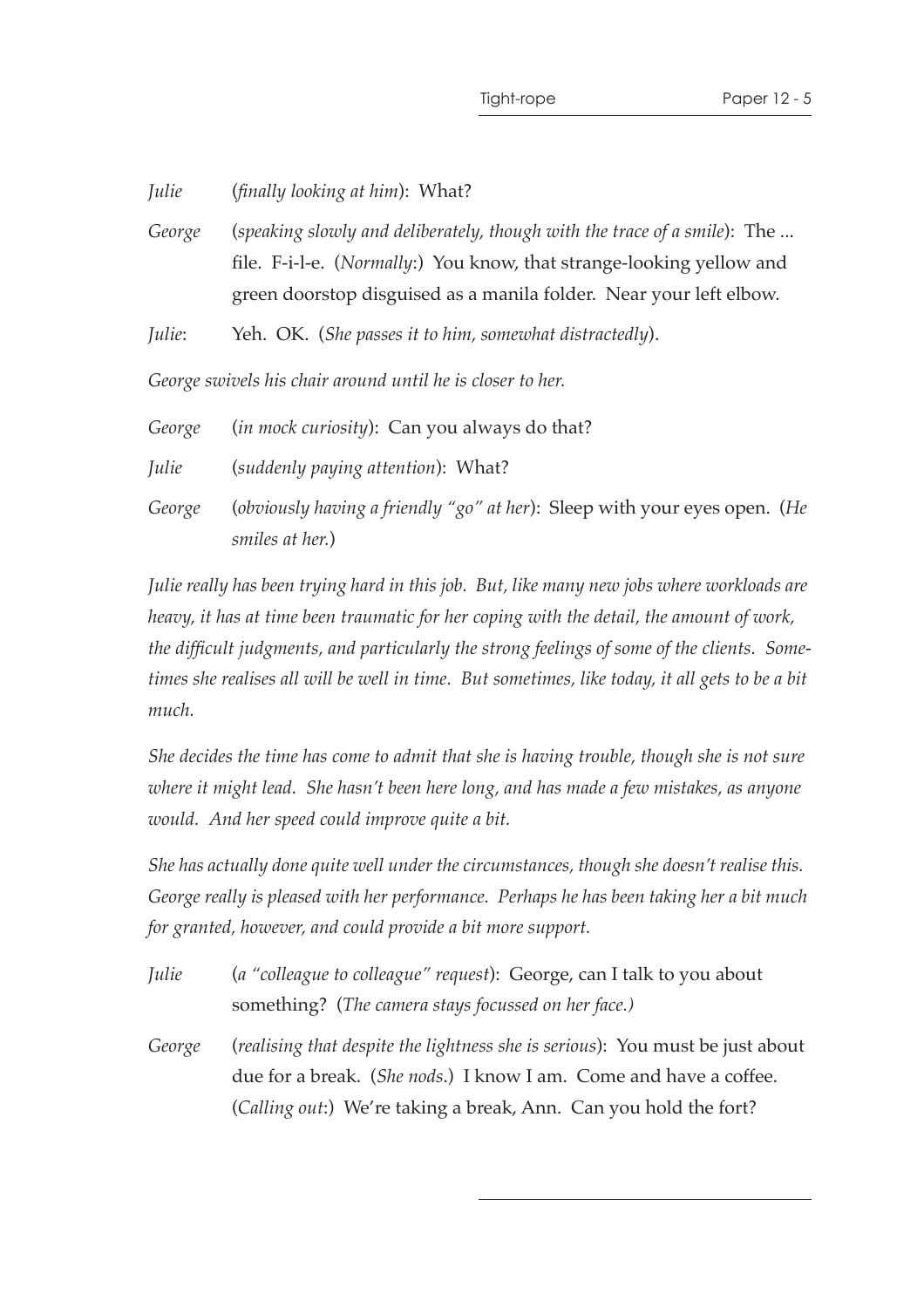*Slow fade to coffee room. Julie and George are sitting down over coffee, though Julie is clearly just playing with hers rather than drinking it.*

*Julie* (*shrugging*): ... not sure I'm cut out for this. Perhaps I should go back to working in the shop. (*Her expression implies that she doesn't think much of shop work*.)

*George*: Been a bad day, has it? (*Julie nods*.)

- *Julie* (*animated and a little disjointed as the story pours out*): That last caller. That poor woman had just lost her husband, and was being thrown out of her home. She was half crazy. And angry. I didn't know what to say to her. I felt so sorry for her I ... (*her tone changes and she slows down*) I sort of half agreed to something I wasn't sure about. And then before I could check it she hung up.
- *George* (*He has a sister just a little younger of whom he is extremely fond. He is obviously touched by Julie's distress,. He can also remember similar feelings from his first few weeks in the job, though being a little bit stiff-upper-lip about it*): Hold on, I'm not sure I've got the gist of this. Um. Were you trying to put the client first? So when you ... got hooked in to her troubles, you got upset too?

*Julie senses George's concern.*

*Julie* (*tonelessly*): Yes.

*George*: And there's more to it than that ...

*George moves closer and waits until he is sure he has her attention. Cut to a CU of his face. What follows is important ...*

*George* (*speaking very deliberately*): It gets to be a tough job at times. So you have to put yourself first. (*Cut to CU of Julie*..) You have to find some way, you know, of looking after yourself.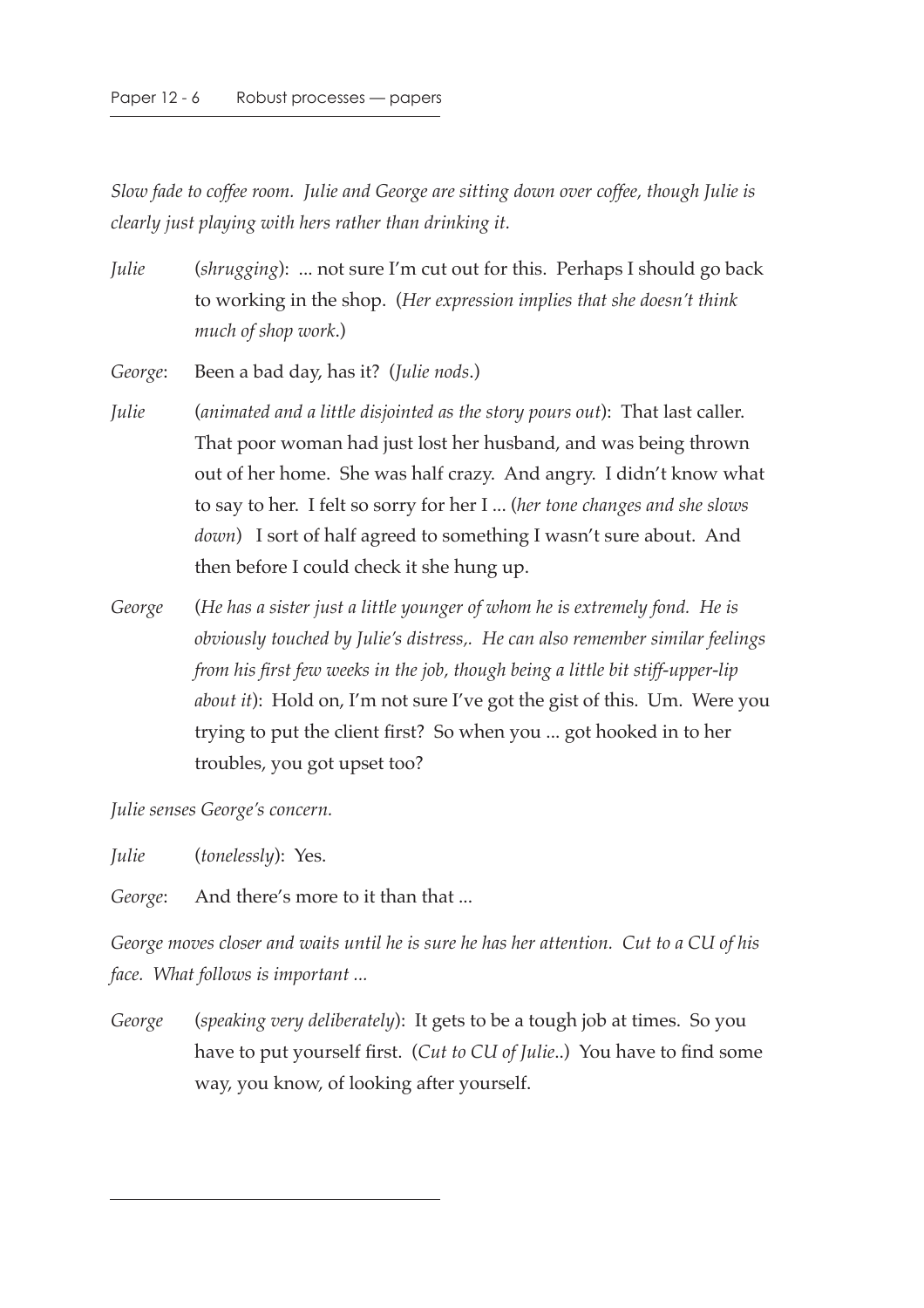*Julie* (*surprised, staring at him*): Are you serious? I thought my job was to look after the clients.

*The camera stays on Julie, but zooms out to pick up George too.*

*George* (*sensing that Julie is somehow disturbed by what he said*): The customer is always right, huh? (*He leans back*.) OK. I'm not arguing against that. But there's another side to it too, you know. If you don't look after yourself, you aren't in any condition to do much for anyone else either.

*This is too much for Julie. She has been trying to do the right thing by client and Department, and finding it painful. Her pain and anger show through in her eyes and tone of voice. Her hands clasp the cup so tightly that it almost breaks.*

*Julie*: What do you expect me to say? (*Looking away, she puts on a caricature of harshness, though it isn't entirely convincing.*) "Can't you understand, Mrs Telford. It's no good being upset because you lost your man and your home. I've explained your entitlements to you. If you're not prepared to listen, I can't very well help, can I? Why don't you try again when you're able to be a bit more reasonable about it?" (*She glares at George.*) I was happy to join this department; I thought it would give me a chance to help people. (*Now visibly angry.*) Now you're telling me I'm not supposed to.

*Julie takes a breath as if she is about to speak, but then clamps her mouth shut. Fearing that she has said too much, she draws into herself, and says no more.*

*George*: I haven't explained myself very well, have I? (*She glares at him.*) I bet you didn't know I do a bit of tight-rope walking. In a (*cut to CU of Julie*) local activity group for kids. (*Julie is absolutely non-plussed, wondering what is going on.*) It's a bit like walking a tight-rope, doing the right thing by Department and client. Balancing the Department's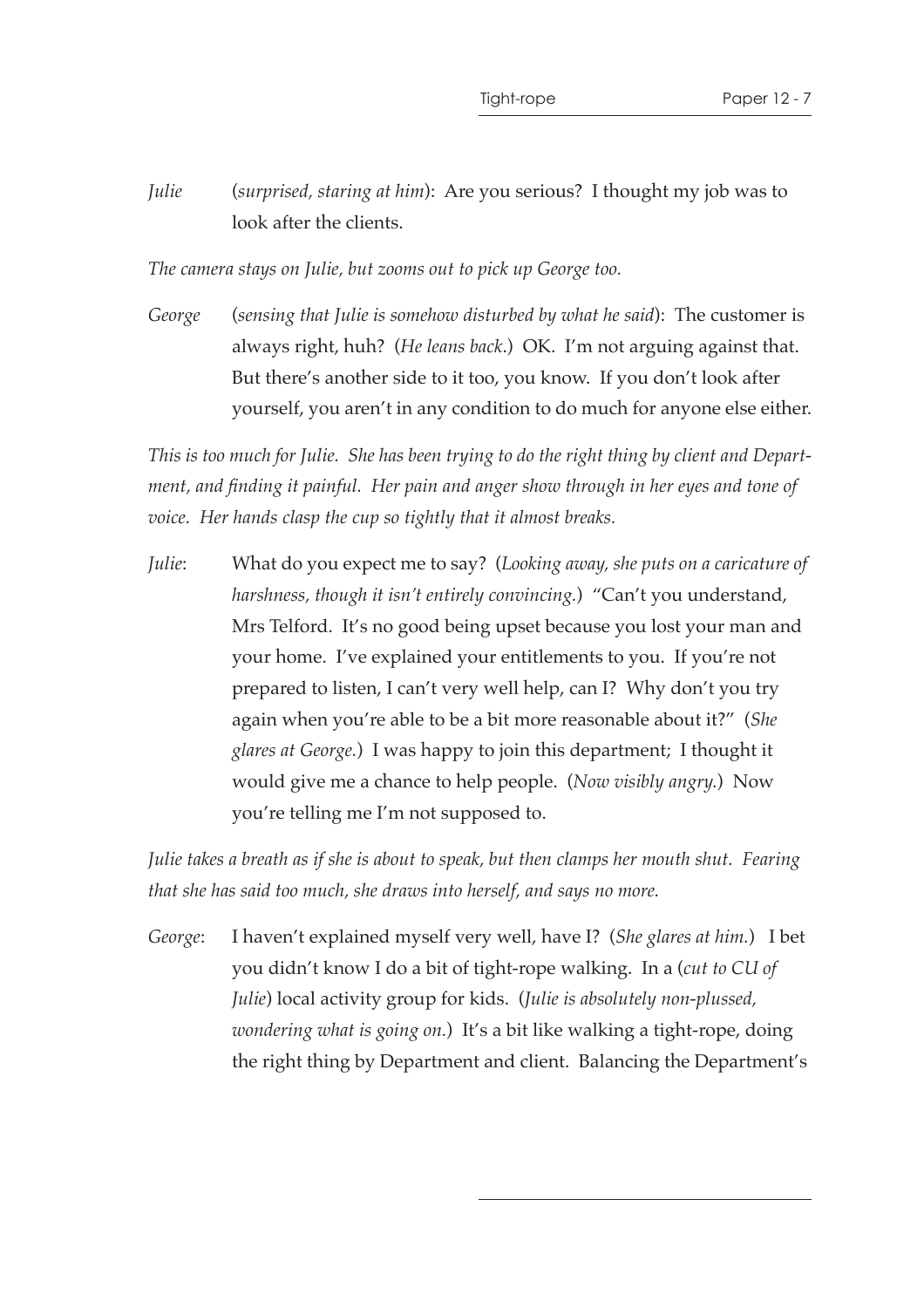needs and Mrs Smith's. Much too hard unless you look after yourself. You should see me in my circus togs, a real handsome young feller.

*Julie*: Just what do you mean, George, look after myself?

*George*: If you're burnt out by the job, it's going to be pretty hard to do it well. (*Slowly*:) I think maybe I've been so lost in my own concerns that I've been a bit thoughtless. (*With a wry smile*:) You've been tossed in the deep end, it's that kind of job. And I haven't been around to find out how you got on. (*More businesslike*:) How about we add this to our list of topics to look at during our meetings? You can write it down in your diary.

*Julie*: OK.

*George* (*after a pause, almost as an afterthought*:) I am very pleased with your work, you know.

*Julie doesn't know what to say. She shrugs, and shakes her head. But her anger seems to have gone. We hear a number of telephones begin to ring in the background.*

*George*: Let's get back to the trenches. I'll try to explain on the way. (*A sudden bright idea*:) If you like, you can pass the next tough customer on to me, or to Ann, to hear how we handle it. I'll clear that with Ann now.

*George crosses to the sink to rinse his cup. Julie does the same, pouring her undrunk coffee down the sink.*

*Julie* (*with some enthusiasm*): That'd be good.

*They walk back to the office. Slow fade to Julie jotting down some notes in "The new starter's guide". As she writes, the phone rings. She picks it up.*

*Julie* (*for the moment in control, but still upset*): Social Security, Julie speaking. Can I help you?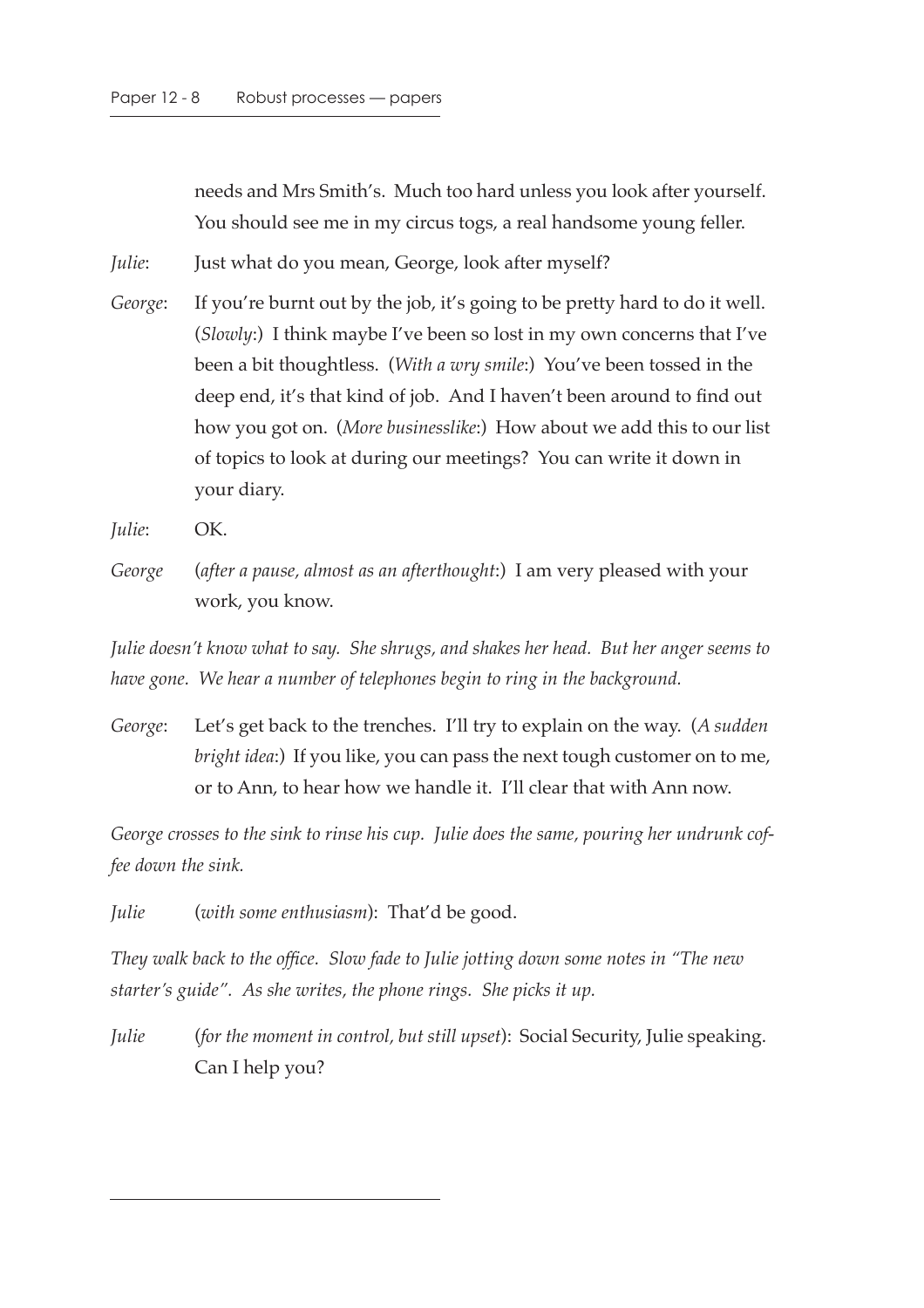*Although we can't make out the words, it is clear that the person on the other end of the telephone is angry and abusive. Something along the lines of* "Where's my #\$%^ payment?".

*Julie* (*a mixture of annoyance and uncertainty*): Just a moment please.

*She looks to Ann, and signals that this is a difficult call. Ann smiles at Julie, and picks up the phone.*

| Ann:                                                                              | How can I help you? (The angry voice continues.) Your payment didn't                                                                                                   |
|-----------------------------------------------------------------------------------|------------------------------------------------------------------------------------------------------------------------------------------------------------------------|
|                                                                                   | arrive? Yes, I can understand that you are upset. (More anger from the                                                                                                 |
|                                                                                   | other end.) Let's see if we can sort it out. Let me have your name, and                                                                                                |
|                                                                                   | I'll find out what happened to the payment. (A pause, then a reply.)                                                                                                   |
|                                                                                   | Burns? Graham John? OK. (Ann brings up the details on the screen.)                                                                                                     |
| Ann                                                                               | (Aside to Julie): Could you get me the file please Julie? — Graham John<br>Burns.                                                                                      |
| Ann                                                                               | (to Mr Burns; her tone throughout is understanding and helpful): Now,<br>let's see, Mr Burns.                                                                          |
| Ann checks the screen for information. In the meantime, Julie hands her the file. |                                                                                                                                                                        |
| Ann                                                                               | (from the screen): You visited this office to lodge your application on<br>Thursday the 14th, is that right?                                                           |
| Ann                                                                               | <i>(leafing through the file)</i> : Ah, here we are. It says that you didn't<br>produce proof of identity,  um  and you were asked to return with<br>better documents. |
|                                                                                   |                                                                                                                                                                        |

*There is an audible explosion from the telephone. Julie watches with obvious interest and a little dismay. Ann speaks calmly.*

*Ann:* There does appear to have been some misunderstanding, then. ... From interstate? You mean you don't have much documentation with you? ... Yes, I can see that would make it hard for you. Let's see if we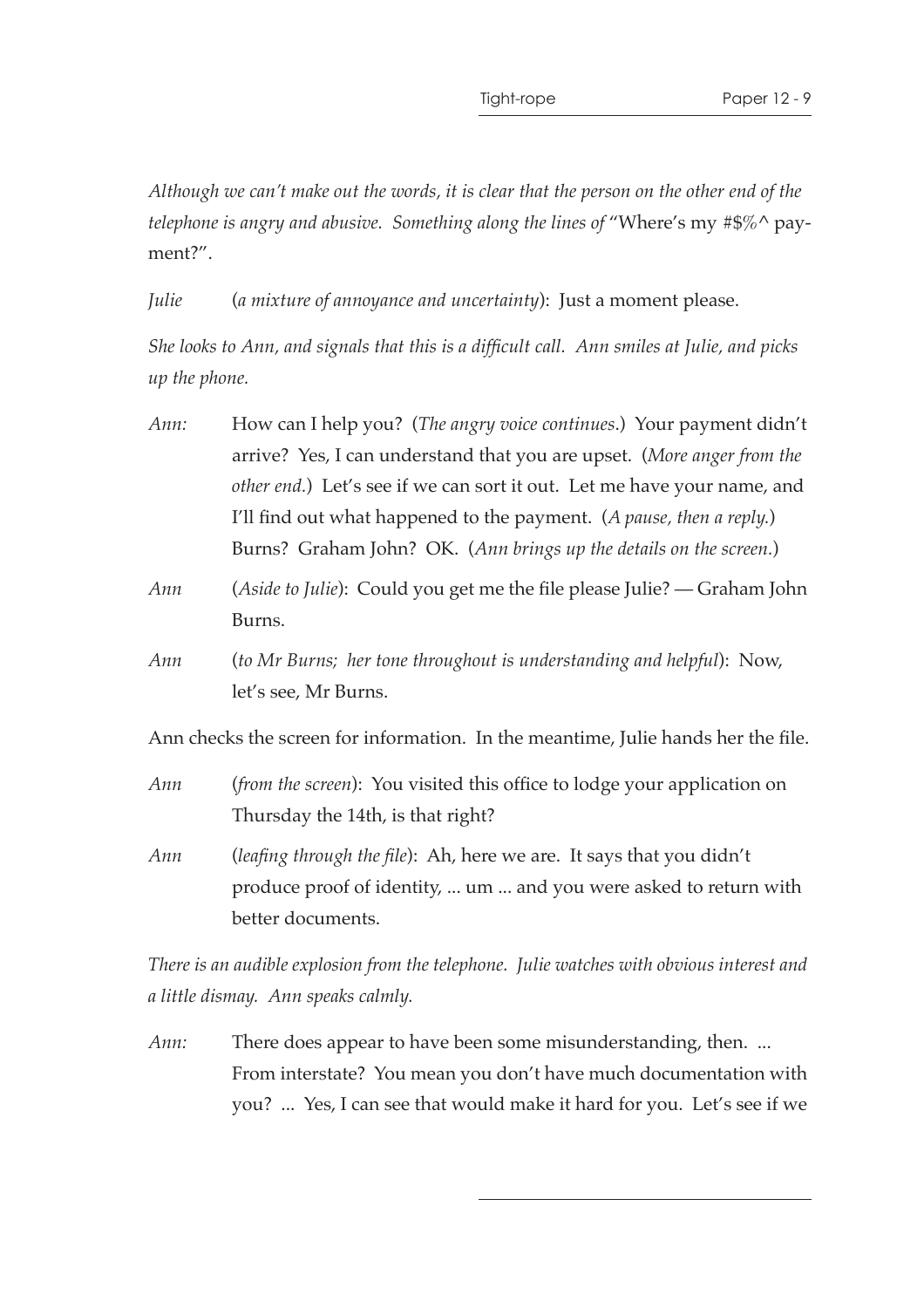can work something out. Do you have a driver's licence? (*More explosion.*) You produced it at the counter. Mmm. Is it a licence from your home state, by any chance? ... It is. I'm sorry, but a current local licence is what you need.

*Yet another explosion. Ann shakes her head, and pulls a face, then resolutely returns to the conversation. Julie continues to watch with obvious interest.*

*Ann:* I'm sorry you feel that way about it Mr Burns. I am here to help you. I am not allowed to accept your application without acceptable proof of identity. ... Would you like me to help you find acceptable proof of identity? ... OK. If you present your licence at a licence issuing centre ... Just a moment, I'll find you the address. (*She checks Mr Burns' address from the screen and then opens a telephone directory.*) Do you have a pencil and paper there? There is one in Railway Terrace in your suburb. You should be able to be issued with a new licence. And it needs to have your current address on it. Now, what else ...

*Julie hands Ann the list of acceptable documents. Ann smiles and nods her thanks.*

*Ann:* Do you have a tax assessment notice form? ("No.") How about a recent telephone receipt, or electricity or gas receipt, addressed to you? ... You think perhaps a gas bill. For your current address? Good! A reference from an employer, which we can verify? ... For example, can we phone the employer? ... You do? Good. When can you be here? Fine. And what are you going to bring with you? — the new licence? ... Mmhmm. And a gas bill to your current address. ... Right. And the reference from that employer. Well, if there are no hitches we should be able to process that almost straight away. ... Yes. That's fine Mr Burns. ("Thank you".) That's quite all right, Mr Burns. Good afternoon.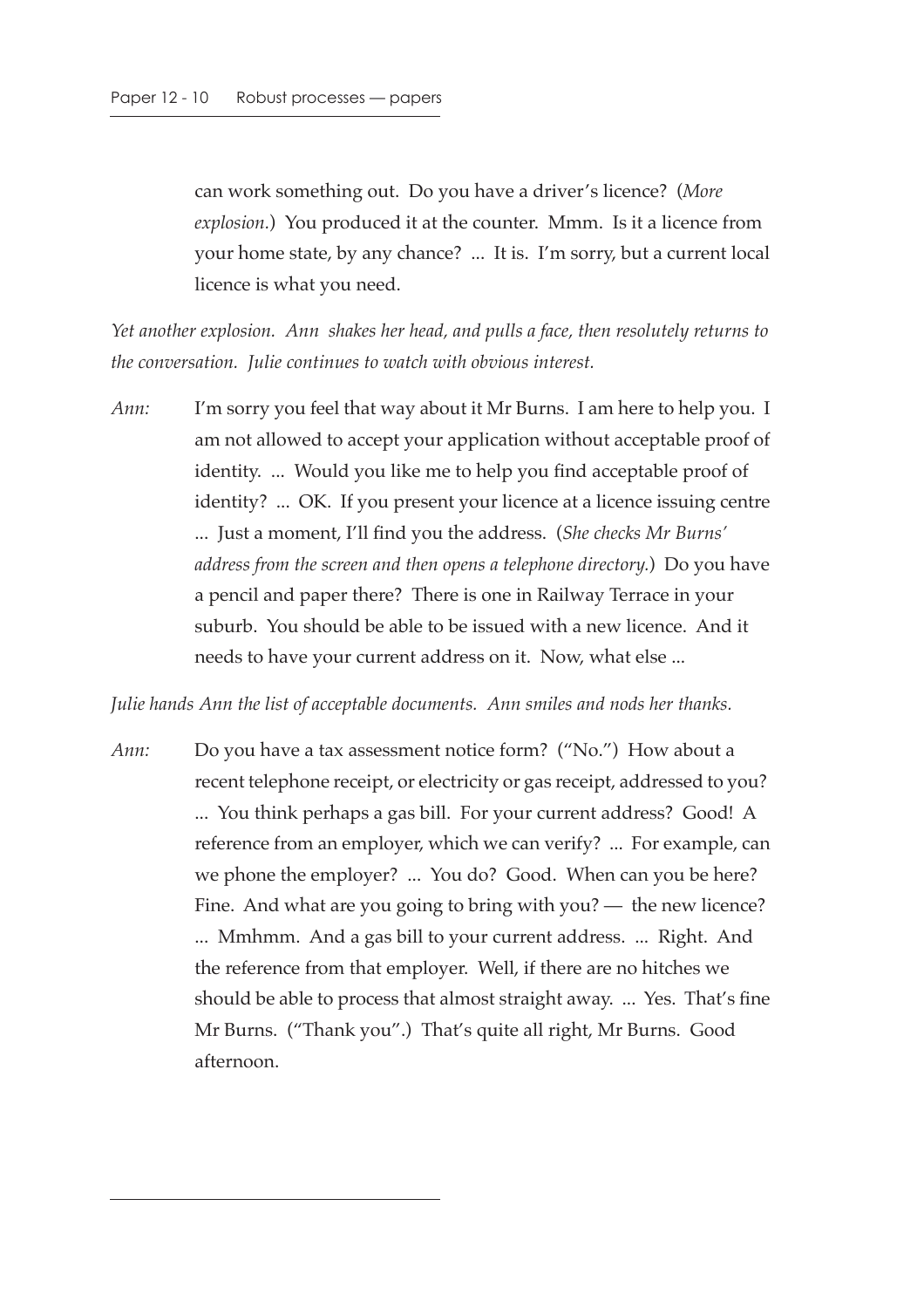| Julie:               | Thanks Ann. (She turns to George). That just makes me feel worse,<br>George. It's easy when Ann does it, or you do it. But how can I do<br>that?                                                                                                                                                                |
|----------------------|-----------------------------------------------------------------------------------------------------------------------------------------------------------------------------------------------------------------------------------------------------------------------------------------------------------------|
| George               | (calmly and sympathetically): Which bits can you manage, do you think?                                                                                                                                                                                                                                          |
| Julie:               | I can see now what you mean by doing the right thing by the<br>Department and by the client. Ann just explained the situation from<br>the Department's view, and then just helped as much as she could.<br>And I noticed that she repeated what the other person said. Was that<br>so they knew she understood? |
| George:              | Mmhmm. It also lets them know that it's OK for them to sound off if<br>they have to. That way they are more likely to talk out their anger.                                                                                                                                                                     |
| Julie:               | Maybe if I didn't get too upset I could manage that. And Ann didn't<br>get flustered, she just got the information she needed to be able to<br>help.                                                                                                                                                            |
| George               | (sensing that there is more still to come): Mmm?                                                                                                                                                                                                                                                                |
| Julie                | (sounding quietly desperate): There's something I just don't understand<br>at all, though.                                                                                                                                                                                                                      |
| George:              | What's that, Julie.                                                                                                                                                                                                                                                                                             |
| Julie:               | How on earth do you keep your cool when someone is abusing you<br>like that?                                                                                                                                                                                                                                    |
| George               | (smiling, as if something important has just dawned): Ah. (He turns to Ann<br>and calls out ) Ann, you made it look too easy.                                                                                                                                                                                   |
| Julie looks puzzled. |                                                                                                                                                                                                                                                                                                                 |

*George*: Ann, what were you thinking when you were being abused? (*It's a rhetorical question — he knows the answer.*)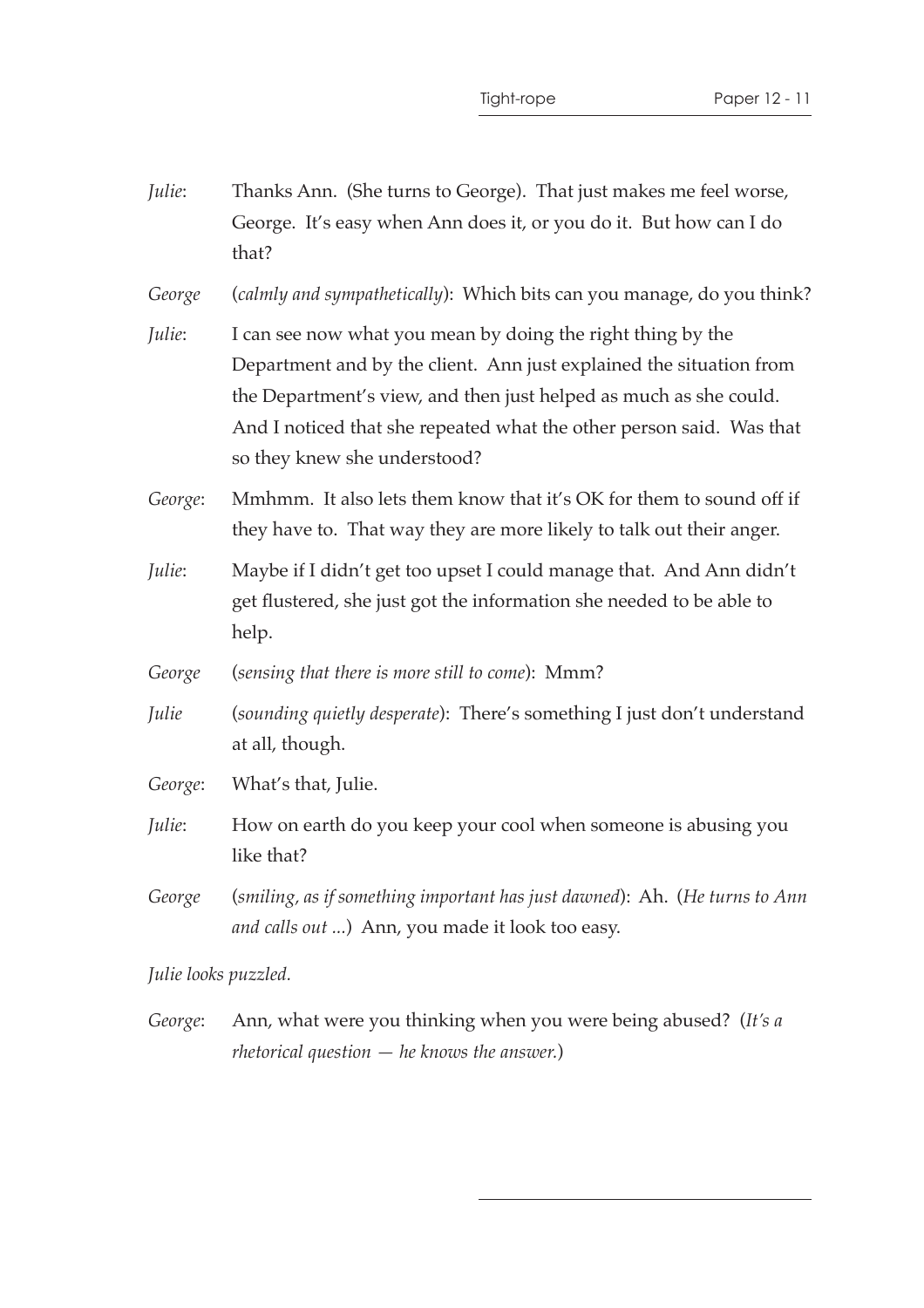| Ann     | (with a peal of laughter): I was thinking "Graham John Burns, I am not<br>going to let you upset me".                                                                                                                                                                                                                                                                                                               |
|---------|---------------------------------------------------------------------------------------------------------------------------------------------------------------------------------------------------------------------------------------------------------------------------------------------------------------------------------------------------------------------------------------------------------------------|
| George: | Julie, how easy do you think Ann and I find it?                                                                                                                                                                                                                                                                                                                                                                     |
| Julie:  | I don't know what you're asking. Quite easy, I suppose - You just<br>don't let it bother you at all.                                                                                                                                                                                                                                                                                                                |
| George  | (moving closer to her, to be sure he has her attention): Can you drive a car?                                                                                                                                                                                                                                                                                                                                       |
| Julie   | (surprised): Yes.                                                                                                                                                                                                                                                                                                                                                                                                   |
| George: | Drive it well?                                                                                                                                                                                                                                                                                                                                                                                                      |
| Julie   | (with an expression that suggests she thinks George is off the track):<br>Yeeessss?                                                                                                                                                                                                                                                                                                                                 |
| George: | What was it like when you were just learning?                                                                                                                                                                                                                                                                                                                                                                       |
| Julie   | (daylight and hope dawn!): I didn't think I'd ever learn. In fact one day<br>the driving instructor even said I'd be better off learning to drive an<br>automatic. I stormed off and had a good bawl. I almost gave up.                                                                                                                                                                                             |
| George: | Sounds as if it was pretty discouraging.                                                                                                                                                                                                                                                                                                                                                                            |
| Julie:  | Well, yes. Oh, I kept at it. It came good in the end. (She takes a deep<br>breath.) So where do I start if I want to handle difficult clients?                                                                                                                                                                                                                                                                      |
| George  | (smiling): What did you do about the driving lessons?                                                                                                                                                                                                                                                                                                                                                               |
| Julie:  | I just kept on trying.                                                                                                                                                                                                                                                                                                                                                                                              |
| George: | Right! (A note of confidentiality:) Actually, when clients give me a hard<br>time, I keep saying to myself: "Why should I get upset just because<br>they are upset. Upset people are people who are having trouble<br>coping. What can I do to help them cope?" (With a broader smile:) And<br>if I get desperate, I say to myself, "C'mon, Graham John Burns or<br>whoever, try to upset me. Come on, I dare you". |
| Julie   | (this is a new thought for her): You're still learning to drive                                                                                                                                                                                                                                                                                                                                                     |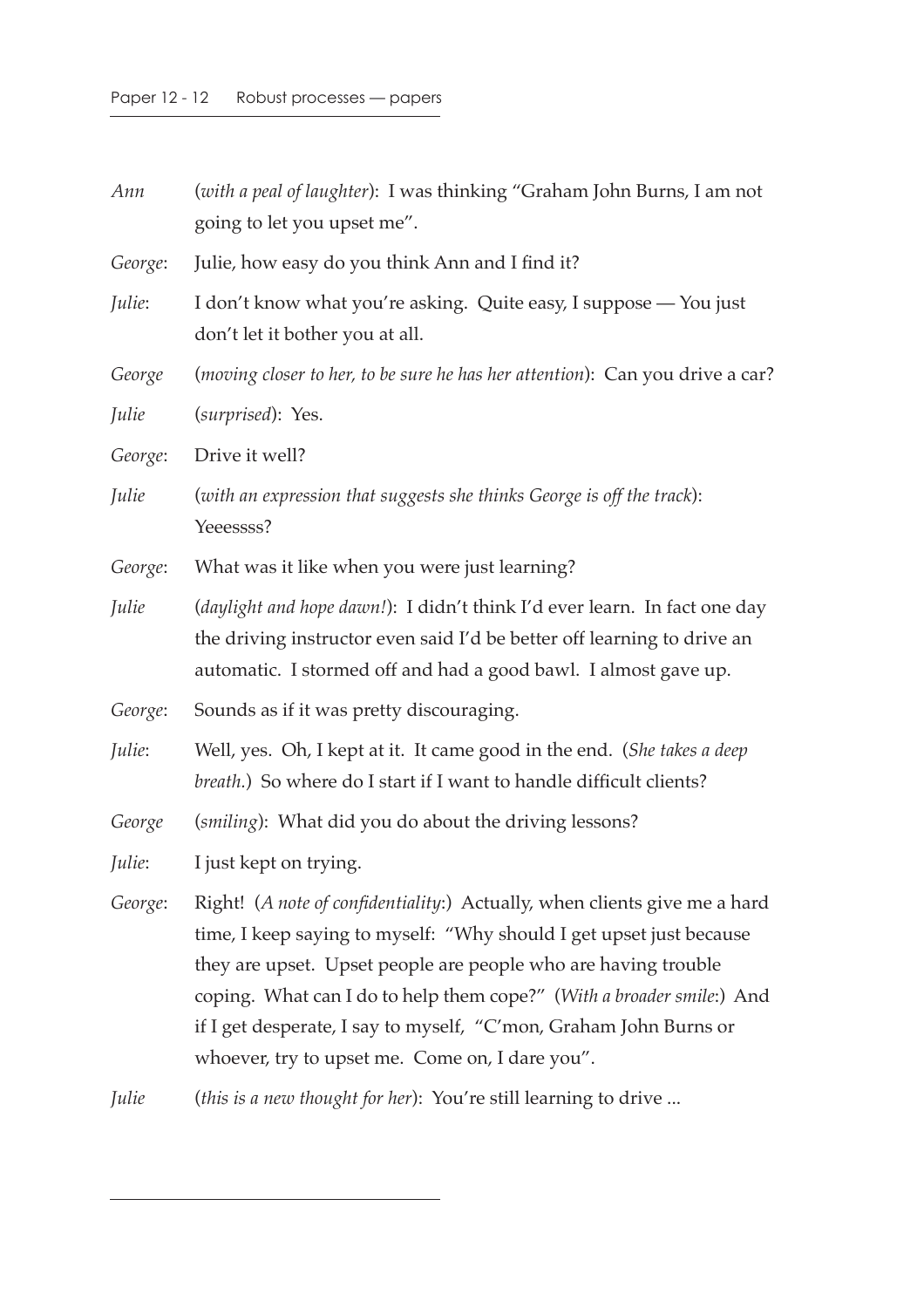*It is important at this point that George doesn't pontificate. He is just offering, as a friend, some information he finds helpful. He doesn't want to make a big deal out of it.*

*George*: Yes. Look, I wouldn't want you to think I'm the world's best communicator. I'd be hopeless at Lifeline. And in any event counselling takes more time than we have. There are a few things that help me, though. You want to hear a few?

*Julie nods. George pauses to collect his thoughts.*

- *George*: I remember learning to drive, and there were just too many things to do at once.
- *Julie*: Yes!
- *George*: But I had a good instructor. She gave me a few important things to focus on until it became more automatic. When I was learning the ropes in here I applied the same logic. I needed something important and easy to help me keep my balance. Like fishing with a float. Very relaxing — just forget everything else, and watch the float.
- *Julie*: Yes?
- *George*: I decided that if I could pay more attention to people I could do a better job.

*Julie* (*not sure how much use this is*): How do you mean?

*George*: Well, when I'm talking with someone and she opens her mouth (*he uses his hand like a puppet*) that doesn't mean there's communication. Communication doesn't happen until I've understood. And I'm not communicating just because I'm opening my mouth and making noises. I have to get the message across. (*He shrugs.*) So I figured that if I didn't pay enough attention I'd miss out on information. And if I didn't get attention it wouldn't matter what I said: the other person wouldn't hear.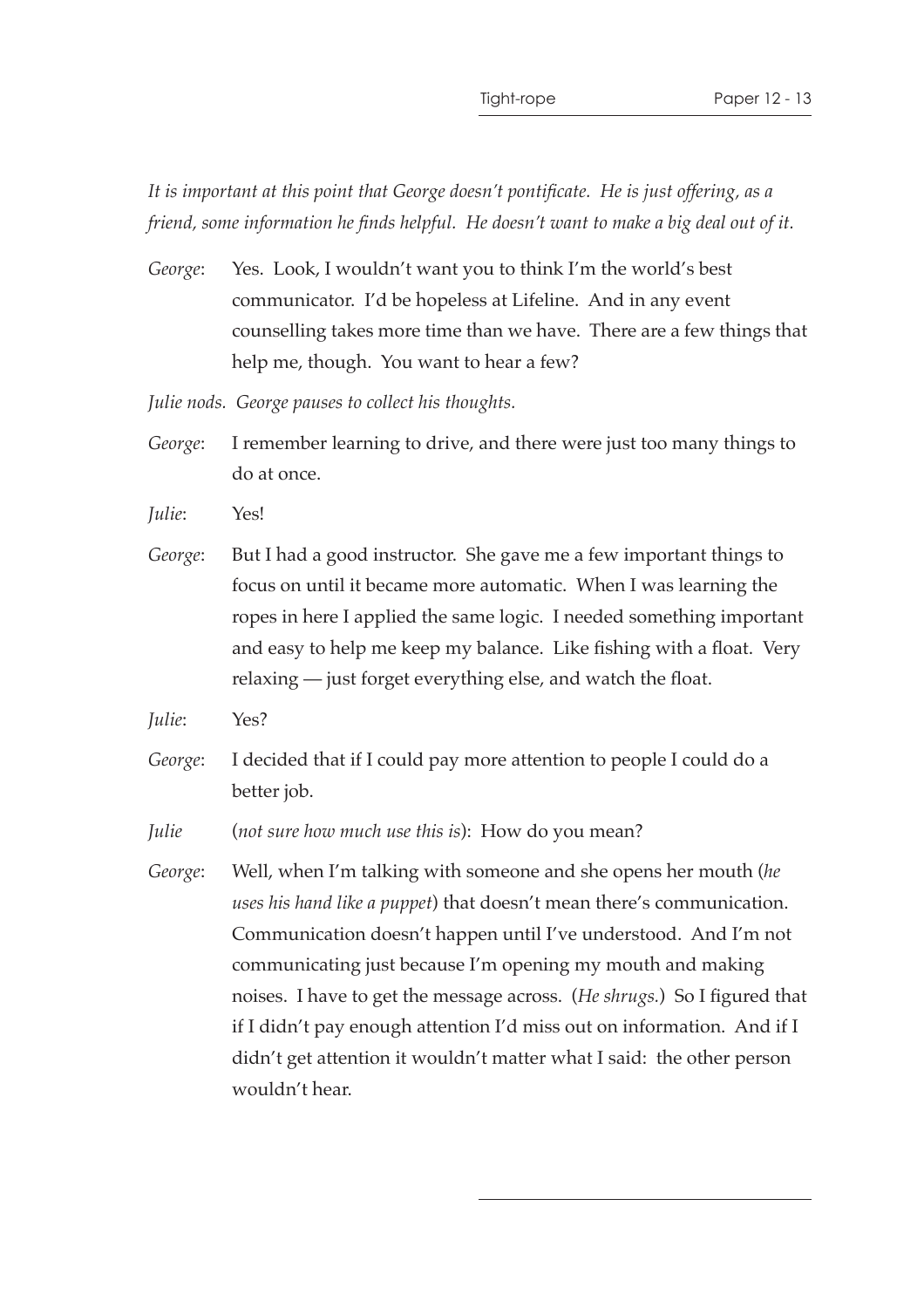*Julie* (*somewhat doubtful*): Yes.

*The next point is important. It can be marked with a change of camera angle, or a change of pace.*

*George* (*in CU*): When I listen, I try very hard to give the other person absolutely all of my attention. When I talk, I try to check that the other person has paid attention to me. Every now and then I forget, and the system breaks down. (*He is thinking of the opening scene, when he didn't at first realise how upset Julie was.*) But mostly I find that if I give and get enough attention then the rest is not too hard.

*George is writing on a piece of paper as he talks. He writes near the bottom of the page:*  "3. Pay attention." *The camera picks up what he writes. (It is important that this appears natural rather than forced or artificial.)*

*Julie* (*a little incredulously, as she isn't sure if he is pulling her leg*): Is that all?

*The telephone rings. Almost without thinking Julie reaches for it. But then as she picks it up she takes on a determined look.*

*Julie*: Social Security, Julie here. (*She is obviously trying to give the caller one hundred per cent of her attention.*) Can I help you?

*We can just make out the voice of the person at the other end, though not clearly.*

*Julie*: You were expecting a payment, and it didn't arrive?

- (*Caller*: That's right. I've got bills to pay, and I was counting on that payment. And it isn't here yet.)
- *Julie* (*letting her concern show in her voice*): So you'd like to clear this up as soon as you can? ... Can I have your name please, and I'll check our records for you?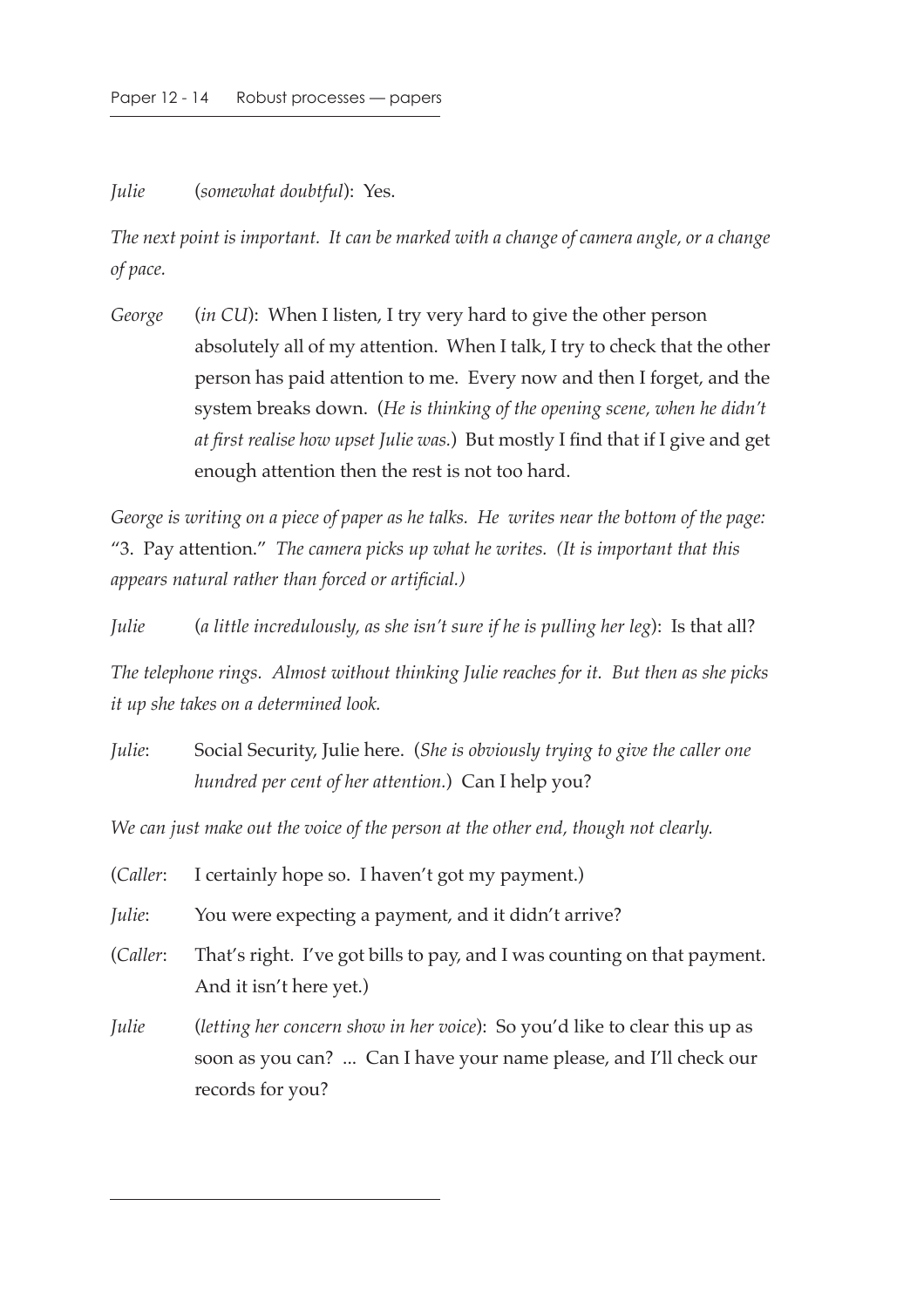(*Caller*: June Telford.)

- *Julie* (*friendly*): Yes, I remember. (*Bringing up the record on the screen.*) Can you give me your address please? Thanks. ... Yes, here it is. The payment was sent the day before yesterday. You checked it this morning did you? ... Mmm. What bank should it be paid into? ... You've opened a new account and closed the old one? Oh, that's the problem then. It's gone to the old account.
- (*Caller* (*obviously very irate*): This is tremendous. My landlord is having a fit, I need money to live, and so of course some fool sends it to the wrong branch. Tremendous. What am I supposed to do now?)
- *Julie*: You were counting on the payment? Let's see what we can do about it.
- (*Caller* (*shouting*): Obviously it's too simple for you lot, but I expect my money right away. Right away.)
- *Julie* (*grimacing and then taking control of herself*): I'm very sorry that the payment went to the wrong bank, Mrs Telford. Let's see how quickly we can arrange a replacement. Can you visit this office?
- (*Caller*: This is crazy!!! You lose my money, and I have to make a trip into your office.)
- *Julie* (*taking a deep breath*): I can understand that you are upset. I want to help. To do that I need your cooperation.

*There is what appears to be grudging agreement from the other end of the telephone.*

*Julie*: The quickest way we can arrange payment is for me to take some details from you. ("I don't have time now!") There are a number of things I need to do before I can promise you a replacement payment. Can you phone me in the morning, then?

*Julie winces as the caller hangs up noisily in her ear. She writes a few notes to herself, then turns to George.*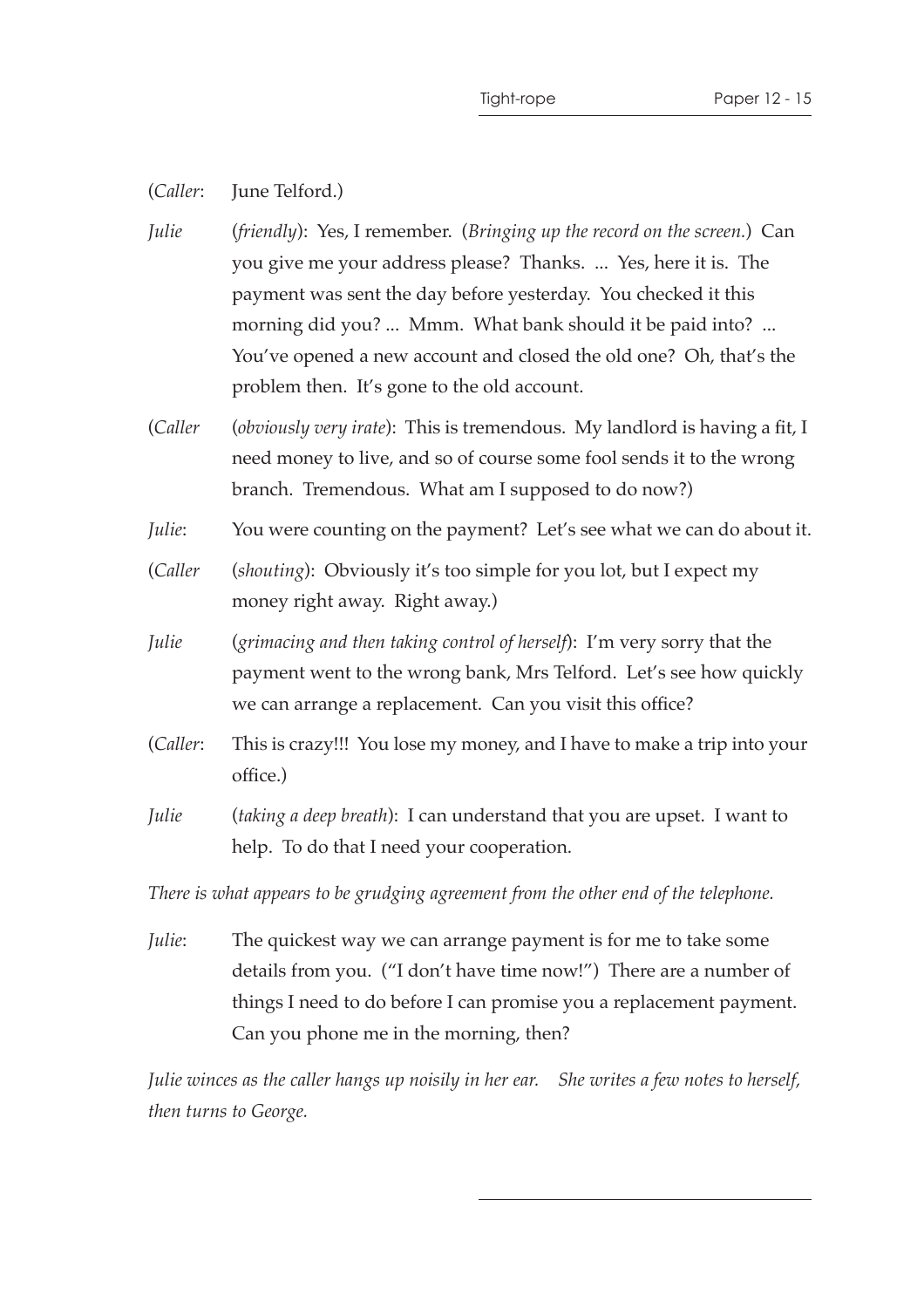| Ann:    | That was great, Julie. I'm taking my coffee break now, George.                                                                                                                     |
|---------|------------------------------------------------------------------------------------------------------------------------------------------------------------------------------------|
| George: | Righto, Ann.                                                                                                                                                                       |
| Julie:  | George, you were talking about giving and getting attention. Is that<br>the whole story.                                                                                           |
| George  | (laughing): Not exactly. You handled that well (indicating the phone with<br>a nod of his head). What did you do?                                                                  |
| Julie:  | Actually, trying to pay attention did help a lot. (Her tone brightens as<br>she remembers that he had more to say, and was interrupted.) You said there<br>was something else too? |

*What follows is important.*

*George* (*still in a very friendly and matter-of-fact way*): I also try to remember that it takes two sets of information to resolve most issues, mine and the other person's. I deal with one at a time.

*He writes:* "2. One thing at a time".

*Julie*: You mean, first you get the other person's information, and then you give yours? Like Ann did?

*George*: Right. It's the reason I gave up smoking.

*Julie* (*who is beginning to think that she will never get used to George's apparent changes of topic*): What?

*George*: Interfered with fishing. One thing at a time, I figure, is better.

*Julie*: **OK.** Is that the whole story?

What follows is important.

*George* (*just a trifle abashed; he is beginning to feel a little self-conscious about the advice he is offering*): Almost. I ... uh ... left out the most important thing*. (A change of tone.*) Upset people can't listen, you know. They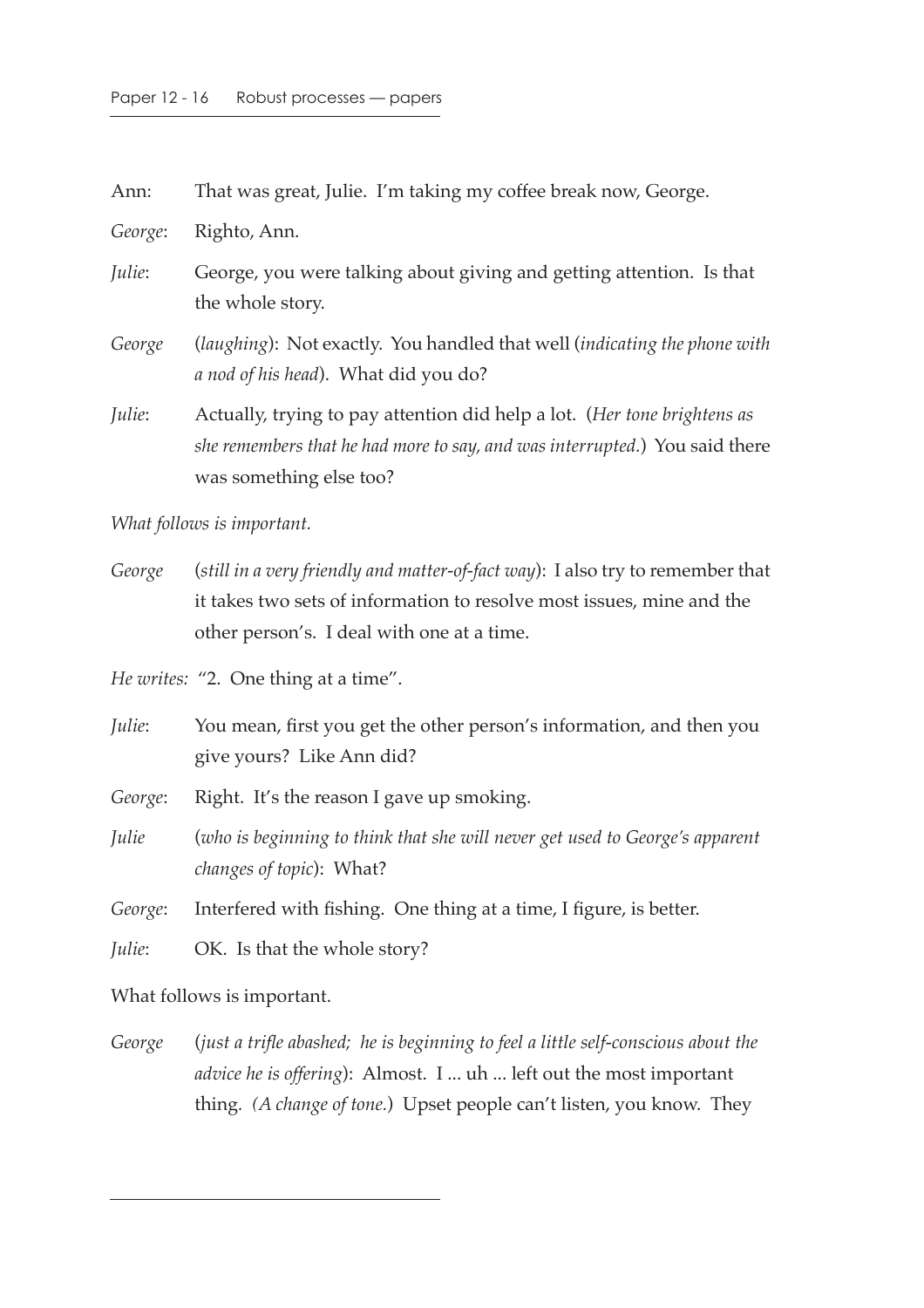just can't.. Until I help the other person to get rid of any bad feelings, I'm wasting my time trying to explain anything. And before I can listen properly I have to get rid of my own feelings.

*He writes:* "1. Feelings first!"

*Julie* (*as if it explains something which had puzzled her*): That's the sign, over your desk, isn't it. (*Another insight*:) And you've got it where you can look at it while you're on the phone!

*There is a brief pause. George starts to move back to his desk.*

| Julie:  | George                                                                                                                                                                                 |
|---------|----------------------------------------------------------------------------------------------------------------------------------------------------------------------------------------|
| George: | Uhuh?                                                                                                                                                                                  |
| Julie   | (sincerity apparent despite the light touch): Thanks for giving me one<br>hundred per cent of your attention.                                                                          |
| George  | (obviously touched and delighted): A pleasure. (He covers up his<br>embarrassment by clowning: he mimes walking a tightrope.) Nothing at all<br>for such a masterful tightrope walker. |
| Julie   | ( <i>Laughing</i> ): You idiot!                                                                                                                                                        |

*Ann returns from her coffee break. As she does she opens the blinds, allowing the warm glow of the almost setting sun to spill across the room. (Don't overdo it.)*

| Ann:   | Trying to prove you're sober, George? (To Julie): Finally got to him,<br>has it?                                                                                    |
|--------|---------------------------------------------------------------------------------------------------------------------------------------------------------------------|
| George | (a trifle embarrassed, though not much): Hmph. You need a hand with<br>that misdirected payment?                                                                    |
| Julie  | (feeling back on top of things, and obviously ready for anything, but glad for<br>the help): Yes, thanks, George, I'm not sure I understand what to do<br>about it. |